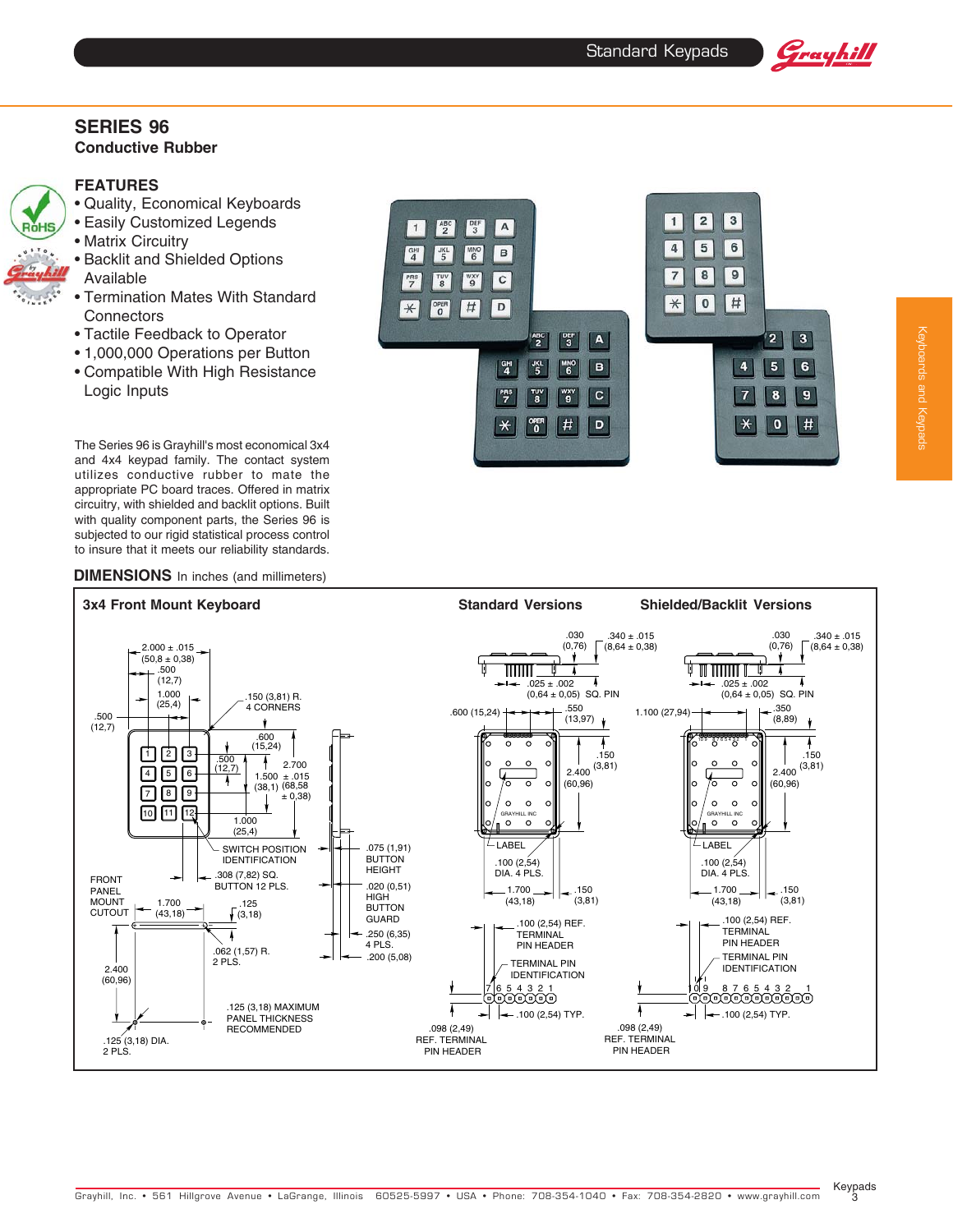



### **DIMENSIONS** In inches (and millimeters)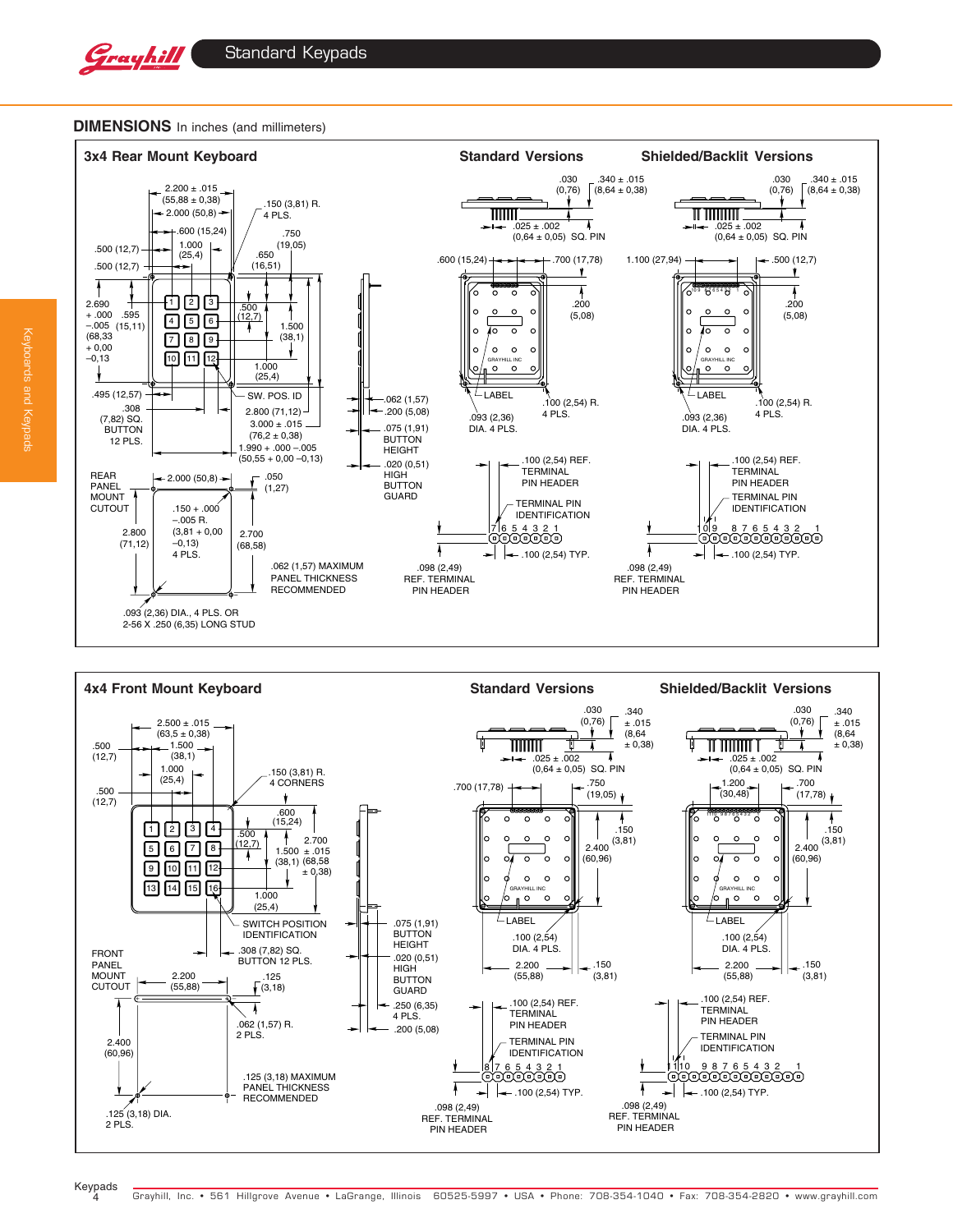





## **CODE AND TRUTH TABLES**

Dots in the chart indicate connected terminals when switch is closed. Terminals are identified on the keyboard.





•

• •

 $\bullet \bullet$ 

 $\bullet$ •

> • • • • •

•

•

•

•

 $\overline{\phantom{a}}\bullet$ 

•

<del>•</del>ा ।

•

•

• •  $\bullet$ 

• • • •



Backlit keypad = EL Panel 1 Shielded and backlit keypad = EL Panel 1

Shielded keypad = NC Backlit keypad = EL Panel 2 Shielded and backlit keypad = EL Panel 2